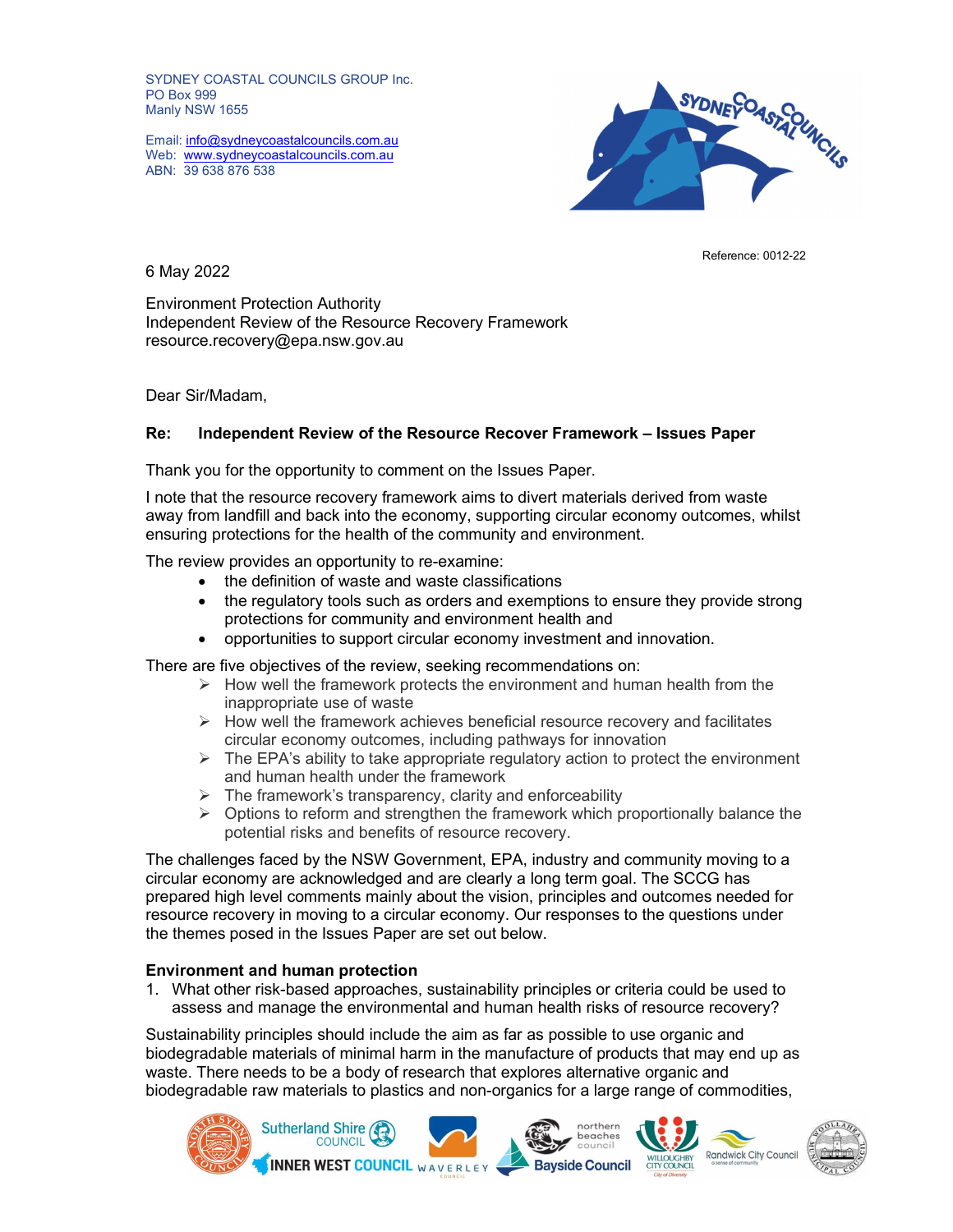with priority given to the exploration of alternative raw materials to those commodities that are known to be prevalent and/or harmful in the waste stream.

Sustainability principles should strive for a vision of 'zero waste' such that all raw materials are either organic and biodegradable or if non-organic, have a pathway for continuous reuse or recycling. The SCCG considers it is insufficient that a material may be 'reused' as this can be too broadly interpreted. For example, plastic shopping bags made from recycled plastic being 'reused' as plastic bags is fundamentally flawed. What is being produced is simply another plastic bag that will eventually degrade and could join the waste stream. It is only delaying the inevitable. A better definition of the term 'reuse', such as 'perennial reuse' is needed that is consistent with a viable end product that cannot end up as waste.

These principles could be taken a step further by developing criteria for raw materials that mandates the use of organic and biodegradable materials or else, a clear pathway for the perennial reuse or recycling of raw materials.

2. How can the framework be structured to deal with new and emerging waste streams and mitigate the risk of cumulative impacts from legacy and emerging contaminants?

New material entering the waste stream should be assigned a waste classification in all circumstances. 'General' orders and exemptions seem to be a useful classification and there should be a vision to expand upon this classification as products and materials are progressively made from less harmful, organic and biodegradable substances.

It is not clear how the EPA currently assesses risk. In general, the most commonly adopted framework for risk assessment is under the Standards Australia AS/NZS framework. This is a comprehensive framework but it needs to be underpinned with specific consequence and likelihood descriptions and ratings that reflect the nature of the risks being assessed. Regarding the specific aspects of risk raised by stakeholders, the AS/NZS risk framework could be applied using consequence and likelihood descriptions and ratings to cover situations for one-off wastes and/or more variable waste streams and cumulative risks.

## Resource recovery and circular economy outcomes

3. What options exist to facilitate better circular economy outcomes and improve certainty for innovation, business, investment and participants within the resource recovery framework?

The SCCG considers that better incentives and penalties should be applied to the whole-oflife cycle for products to reflect the true costs of disposal of materials, once they are no longer useful. Currently, it is too cheap to dispose of materials to landfill as the disposal cost does not reflect the true cost to the environment. In addition, the true cost of depleting resources does not appear to be factored into commodity pricing. There should be a body of work that attempts to cost out the whole-of-lifecycle costs, including impacts on ecosystem services as well as the costs of resource limitation and exhausting finite resources.

4. What specific benefits would an 'end of waste' provision deliver that aren't already provided by the current framework?

The definition of a 'waste' seems arbitrary if the waste product is being re-used or recycled which makes it in effect, a resource. 'End of waste' provisions could be implemented, provided appropriate requirements for the perennial reuse or recycling of the waste have been properly applied to prevent harmful human and environmental impacts.

5. Are there resources being recovered or re-used outside the current exemption framework that would benefit from greater regulatory clarity?

The SCCG is unable to comment on this scenario. However, there are many wastes being generated for which there is no pathway for reuse or recycling. For example, clothing and textiles have insufficient local pathways for reuse and recycling except through charitable

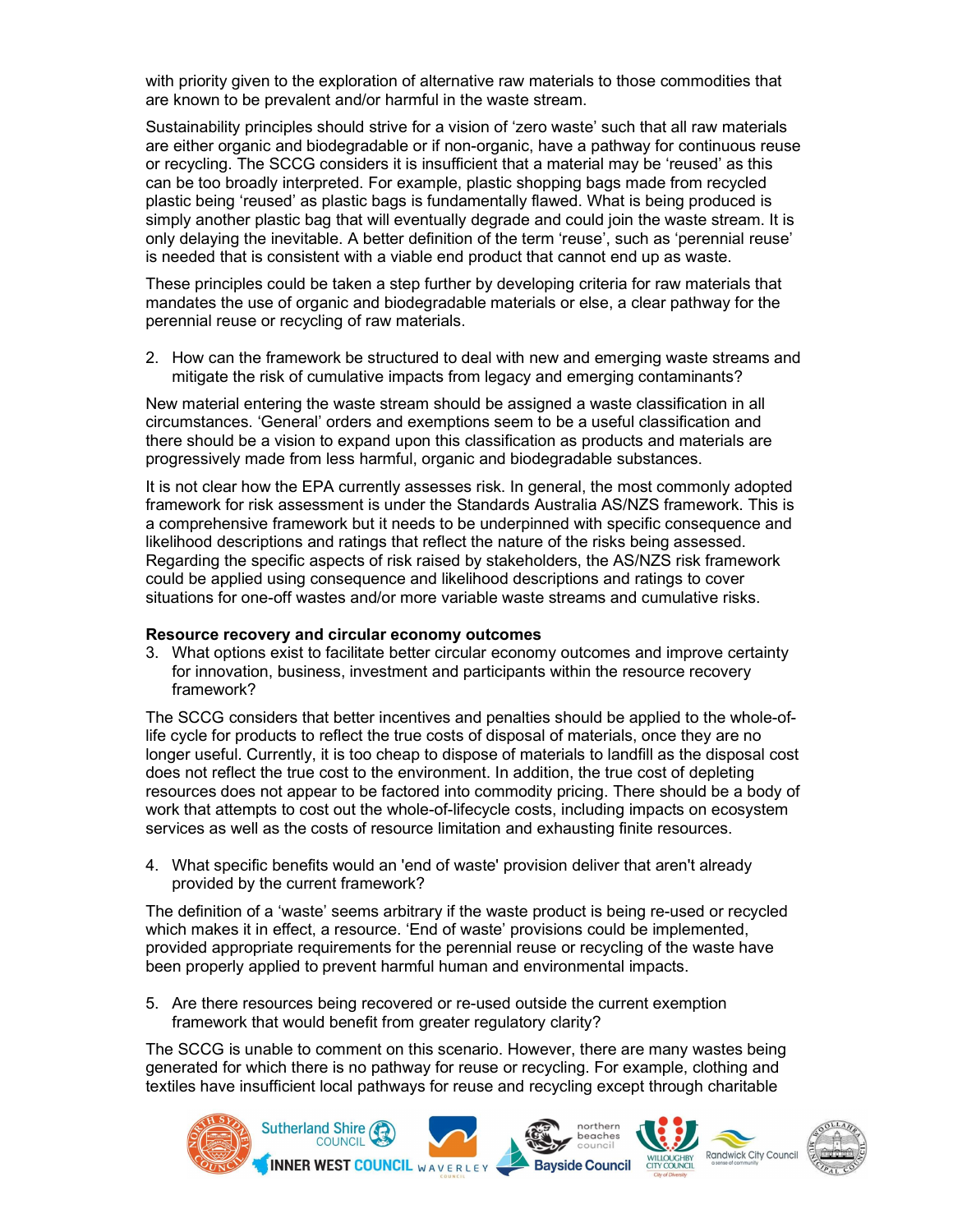organisations; many of these materials are shipped overseas to underdeveloped countries for reuse but feedback indicates that much of this material is unusable and creates a disposal burden on the receiving country. Greater incentives should be provided to textile and clothing manufacturers to reuse and recycle waste textiles and clothing. Also, there is a waste problem with packaging comprising mixed materials that singly could be reused or recycled but cannot be separated at source such as plastic-coated cardboard and foil-lined plastic packaging. The manufacture of this type of packaging should be prohibited unless there is a pathway for separating and reusing or recycling this type of packaging.

In addition, there are many littered items that end up as litter due to either insufficient valuing of the raw material and/or the final product, especially packaging. The littered items comprise a range of raw materials. The recovery of resources needs to ultimately develop pathways for the proper reuse and/or recycling of all waste products.

6. Does the current waste definition facilitate circular economy outcomes while ensuring protection of the environment and human health? If not, what changes do you suggest?

As discussed and recommended under Question 1, the SCCG considers that having any definition of 'waste' does not fully facilitate a circular economy. All commodities should be made from either organic and biodegradable raw materials or if made from non-organics, have a resource recovery pathway of perennial reuse or recycling. As such, there would be no generation of waste and no need of a 'waste' definition.

## Administration of the framework

7. How could the overall transparency and clarity of the resource recovery framework be improved?

The SCCG is unable to comment on this issue.

8. What tools, systems, data or methods could be used by the EPA to better understand the waste being utilised under the framework?

The pilot project licence system used in Victoria appears to have some merit for resource recovery by providing opportunities for tracking how high-risk wastes can be recovered and reused or recycled, as well as tracking how these wastes are utilised and regulating any potential human and environmental harm. The proposal to expand data collection to all users of a resource recovery order to strengthen risk-based approvals and support innovation for industry appears seems sound.

9. What processes could the EPA put in place when determining whether existing orders and exemptions should be amended or revoked due to environmental or human health risks?

Monitoring pollution incidents against thresholds for contaminants in point-source discharges and emissions should be business-as-usual for the EPA and part of regulating licence conditions.

## Enforcement of the framework

10. How could the framework be strengthened to ensure responsibility along the whole supply chain - waste generator, transporter, processor, transporter and consumer?

The SCCG is unable to comment on this issue but acknowledges the complexity and challenges faced in regulating the supply chain.

11. What are the strengths, weaknesses and challenges of using the waste classification guidelines and definitions in the context of operating within the resource recovery framework?

The SCCG is unable to comment on this issue.